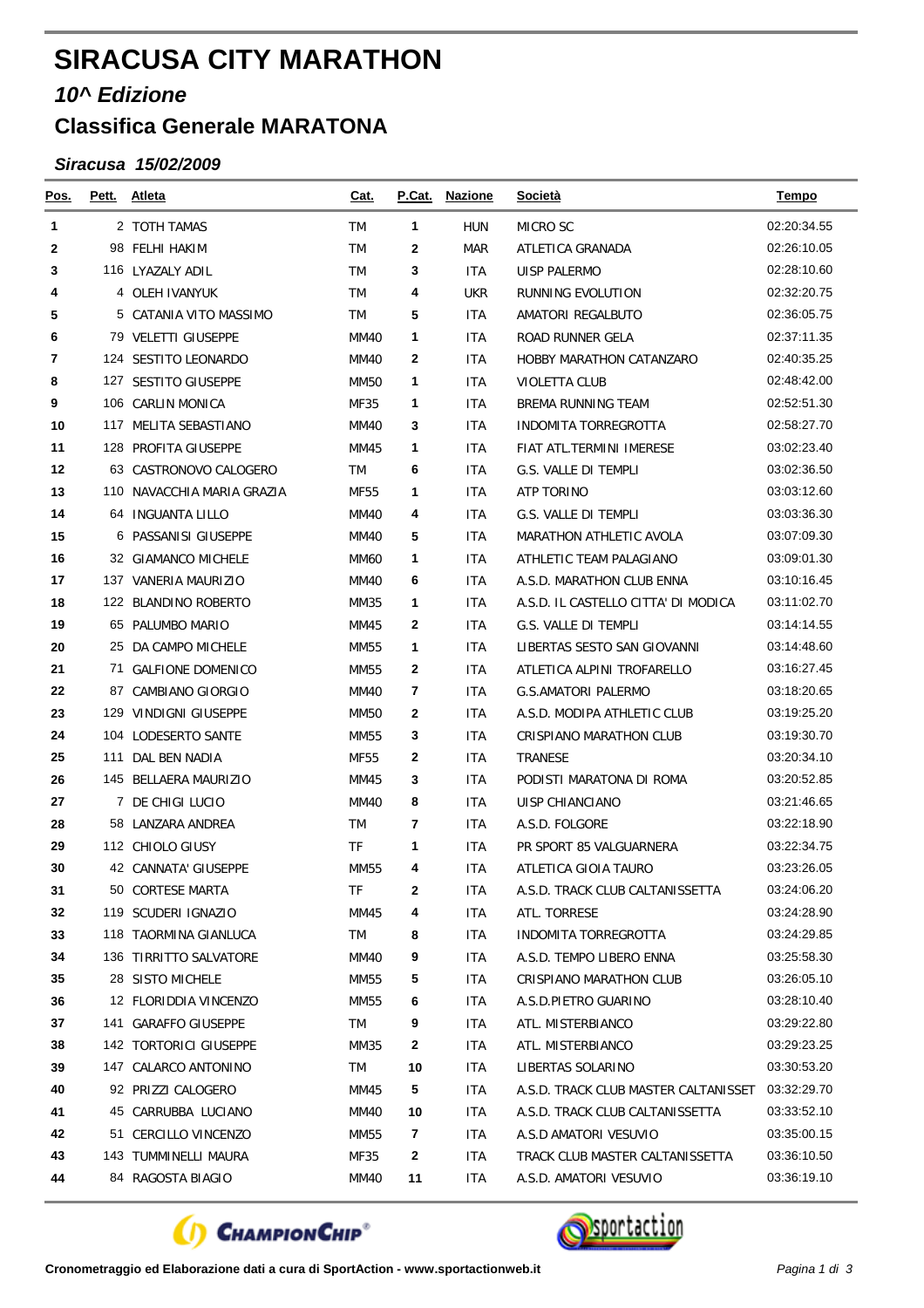| <u>Pos.</u> | Pett. | <b>Atleta</b>                                  | Cat.              | P.Cat.       | <b>Nazione</b>    | <b>Società</b>                      | Tempo                      |
|-------------|-------|------------------------------------------------|-------------------|--------------|-------------------|-------------------------------------|----------------------------|
| 45          |       | 49 LETIZIA SALVATORE                           | <b>MM50</b>       | 3            | ITA               | A.S.D. TRACK CLUB CALTANISSETTA     | 03:36:47.65                |
| 46          |       | 102 TADDEO PASQUA ROSA                         | <b>MF55</b>       | 3            | ITA               | <b>CRISPIANO MARATHON CLUB</b>      | 03:36:50.65                |
| 47          |       | 126 SCORZA LOREDANA                            | <b>MF40</b>       | 1            | ITA               | <b>HOBBY MARATHON CATANZARO</b>     | 03:37:27.85                |
| 48          |       | 23 STAMPFER HARTMANN                           | MM45              | 6            | <b>ITA</b>        | LG SCHLERN RAIFFEISEN               | 03:39:44.00                |
| 49          | 9     | CAPPUCCIO ANGELO                               | TM                | 11           | <b>ITA</b>        | ATLETICA SANTINIA'                  | 03:40:41.85                |
| 50          |       | 80 BAZZANO ATTILIO                             | <b>MM40</b>       | 12           | ITA               | A.S.D. LIBERTAS SOLARINO            | 03:42:20.55                |
| 51          |       | 21 DI PIETRO ANDREA                            | <b>TM</b>         | 12           | ITA               | A.S.D. PUNTESE S.G. LA PUNTA        | 03:43:02.60                |
| 52          |       | 144 LAURENZI DARIO                             | MM45              | 7            | <b>ITA</b>        | ROAD RUNERS CLUB MILANO             | 03:43:38.70                |
| 53          |       | 73 PIRAS SALVATORE                             | MM40              | 13           | <b>ITA</b>        | ATLETICA ALPINI TROFARELLO          | 03:45:32.20                |
| 54          |       | 94 FRANCALANZA GIOVANNI                        | <b>MM50</b>       | 4            | ITA               | G.P. LA GALLA                       | 03:45:52.40                |
| 55          |       | 10 BITAUDEAN ERIK                              | MM40              | 14           | <b>FRA</b>        | LIBERO                              | 03:45:54.60                |
| 56          |       | 108 MAUGERI EMANUELE                           | MM35              | 3            | ITA               | LIBERO                              | 03:46:51.90                |
| 57          |       | 44 ZIRILLI MARIO                               | MM35              | 4            | <b>ITA</b>        | A.S.D. TRACK CLUB CALTANISSETTA     | 03:48:08.40                |
| 58          |       | 85 COSTANZO SALVATORE                          | MM60              | 2            | ITA               | LIBERO                              | 03:49:16.75                |
| 59          |       | 47 AVERNA GIUSEPPE                             | MM45              | 8            | ITA               | A.S.D. TRACK CLUB CALTANISSETTA     | 03:50:00.80                |
| 60          |       | 74 PRESTIPINO ATTILIO                          | MM55              | 8            | <b>ITA</b>        | ATLETICA ALPINI TROFARELLO          | 03:53:25.25                |
| 61          |       | 52 FATALE ANTONIO                              | <b>MM50</b>       | 5            | ITA               | A.S.D.AMATORI VESUVIO               | 03:55:12.35                |
| 62          |       | 48 CAMMARATA MICHELE                           | <b>MM50</b>       | 6            | ITA               | A.S.D. TRACK CLUB CALTANISSETTA     | 03:55:20.20                |
| 63          |       | 20 CAMARDA MASSIMO                             | TM                | 13           | ITA               | <b>CUS CATANIA</b>                  | 03:58:44.60                |
| 64          |       | 40 PANEBIANCO SALVATORE                        | <b>MM50</b>       | 7            | <b>ITA</b>        | A.S.D. PODISTICA IONIA GIARRE       | 04:01:06.00                |
| 65          |       | 72 MINGARDI PAOLO                              | MM45              | 9            | <b>ITA</b>        | ATLETICA ALPINI TROFARELLO          | 04:01:42.95                |
| 66          |       | 146 TROBIA FEDERICO DAMIANO                    | <b>TM</b>         | 14           | ITA               | ASD POLISPORTIVA TREMESTRIERI ETNE  | 04:01:51.35                |
| 67          |       | 135 RAMPELLO LUIGI                             | <b>TM</b>         | 15           | ITA               | A.S.D. MARATHON CLUB ENNA           | 04:02:14.30                |
| 68          |       | 113 PICCIONE SALVATORE                         | MM45              | 10           | ITA               | A.S.D. ATLETICA MAZARA              | 04:03:45.40                |
| 69          | 38    | LI VOTI ANGELO                                 | <b>MM40</b>       | 15           | ITA               | A.S.D. CULT. ID.SPORT SORDI PALERMO | 04:04:06.75                |
| 70          |       | 123 TURLA' CLAUDIO                             | MM40              | 16           | ITA               | A.S.D. IL CASTELLO CITTA' DI MODICA | 04:06:16.70                |
| 71          |       | 24 BARCHITTA ROSARIO                           | MM60              | 3            | ITA               | ATLETICA SCORDIA                    | 04:06:23.90                |
| 72          |       | 19 FANTASIA ARMANDO                            | MM45              | 11           | ITA               | TRACK CLUB MASTER CALTANISSETTA     | 04:06:39.10<br>04:07:09.40 |
| 73<br>74    |       | 107 DI MICHELE GIOVANNI<br>90 BERNHARD MICHAEL | MM65<br><b>TM</b> | 1<br>16      | <b>ITA</b><br>CAN | <b>UISP ROMA</b>                    | 04:08:50.00                |
| 75          |       | 29 AMBROSIO MARIA ASSUNTA                      | <b>MF60</b>       | 1            | <b>ITA</b>        | LIBERO<br>SD BAUDENASCA             | 04:08:56.50                |
| 76          |       | 31 TODARO VITOCATALDO                          | MM60              | 4            | ITA               | ATHLETIC TEAM PALAGIANO             | 04:09:07.80                |
| 77          |       | 150 D'ALESSIO LUIGI                            | <b>MM50</b>       | 8            | ITA               | PODISTICA AVIS CAMPOBASSO           | 04:09:16.20                |
| 78          |       | 11 GUIDO CLAUDIO                               | TM                | 17           | SVI               | <b>LIBERO</b>                       | 04:09:32.55                |
| 79          |       | 96 ZANABONI MARIA RITA                         | MF50              | 1            | ITA               | AMICI SPORT BRIASCO                 | 04:12:28.35                |
| 80          |       | 76 HYATT JASON                                 | MM35              | 5            | <b>USA</b>        | LIBERO                              | 04:13:12.55                |
| 81          |       | 8 ROCCASALVO GIUSEPPE                          | <b>MM50</b>       | 9            | <b>ITA</b>        | TURIN MARATHON                      | 04:18:18.30                |
| 82          |       | 78 CICCAZZO GIUSEPPE                           | MM50              | 10           | <b>ITA</b>        | A.S.D. PIETRO GUARINO               | 04:18:18.70                |
| 83          |       | 86 CIOTTA LILIANA                              | MF55              | 4            | ITA               | POLISPORTIVA TREMESTIERI ETNEO      | 04:18:52.60                |
| 84          |       | 88 GEMMA LORENZO                               | MM55              | 9            | ITA               | AVIS FORLI'                         | 04:22:38.00                |
| 85          |       | 16 INGO HEISKEL                                | MM70              | 1            | GER               | LLC MARATHON REGENSBURG             | 04:23:35.40                |
| 86          |       | 37 ANCORA VITO PIERO                           | MM55              | 10           | <b>ITA</b>        | PRO PATRIA MILANO                   | 04:24:39.05                |
| 87          |       | 14 DIETER KNBLICH                              | MM55              | 11           | GER               | LLC MARATHON REGENSBURG             | 04:26:48.50                |
| 88          |       | 15 HOLGER FINKERNAGEL                          | MM65              | $\mathbf{2}$ | GER               | LLC MARATHON REGENSBURG             | 04:26:49.35                |
| 89          |       | 101 TORRISI CARMELO                            | MM50              | 11           | ITA               | FIAMMA S. GREGORIO                  | 04:31:45.40                |
| 90          |       | 36 NARCISI RENATO                              | MM70              | $\mathbf{2}$ | ITA               | A.S.D.VILLA DE SANCTIS              | 04:40:41.65                |
| 91          |       | 18 ARCADIPANE CALOGERO                         | MM45              | 12           | ITA               | TRACK CLUB MASTER CALTANISSETTA     | 04:43:59.80                |
| 92          |       | 13 LICCARDI MARIO                              | MM65              | 3            | ITA               | ATLETICA CALDERARA TECNOP           | 04:46:24.20                |
| 93          |       | 77 FISICHELLA SERGIO                           | MM40              | 17           | <b>ITA</b>        | LIBERO                              | 04:46:32.95                |
| 94          |       | 133 TAMBURINI GIOVANNI                         | MM65              | 4            | ITA               | <b>GOLDEN CLUB RIMINI</b>           | 04:51:06.80                |
| 95          |       | 115 BOLDRIN ADRIANO                            | MM55              | 12           | ITA               | <b>LIBERTAS MIRA</b>                | 05:02:00.00                |